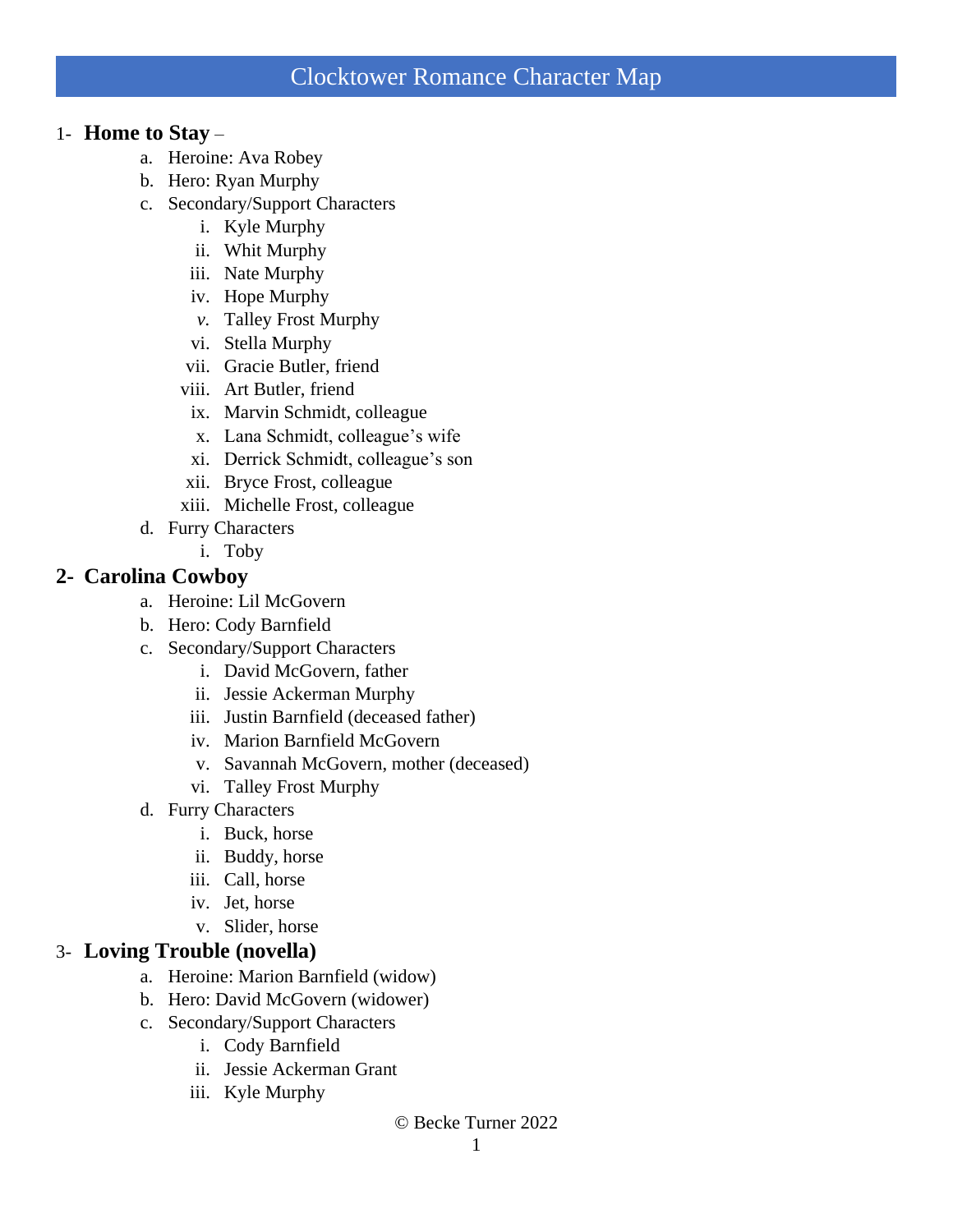- iv. Lil McGovern Barnfield
- v. Talley Frost Murphy
- d. Furry Characters
	- i. Buck, horse
	- ii. Buddy, horse
	- iii. Call, horse
	- iv. Jet, horse
	- v. Slider, horse
	- vi. Trouble, puppy

# **4- Murphy's Secret**

- a. Heroine: Talley Frost Murphy
- b. Hero: Whit Murphy
- c. Secondary/Support Characters
	- i. Art Butler, friend
	- ii. Bryce Frost, father
	- iii. Gracie Butler, friend
	- iv. Michelle Frost, mother
- d. Murphy Family
	- i. Hope Murphy
	- ii. Kyle Murphy
	- iii. Nate Murphy
	- iv. Stella Murphy

## **5- The Puppy Barter**

- a. Heroine: Jessie Ackerman
- b. Hero: Luke Grant
- c. Secondary/Support Characters:
	- i. Alicia, CAAS helper
	- ii. Beverly Lovelace, benefactor's daughter
	- iii. Buddy Grant: nephew/son
	- iv. Captain Russel Jamison, service dog recipient
	- v. Ethan Hollister, HVAC repair and friend
	- vi. Gracie Butler, friend
	- vii. JoAnn Martinez, mother of friend
	- viii. Joey Martinez, friend's son
	- ix. Nathan Usher, banker and friend
	- x. Olive Fisher, receptionist
	- xi. Rosalyn Lovelace, benefactor
	- xii. Sue Martinez, friend
- d. Furry Characters
	- i. Skye
	- ii. Icon
	- iii. Bernie

#### © Becke Turner 2022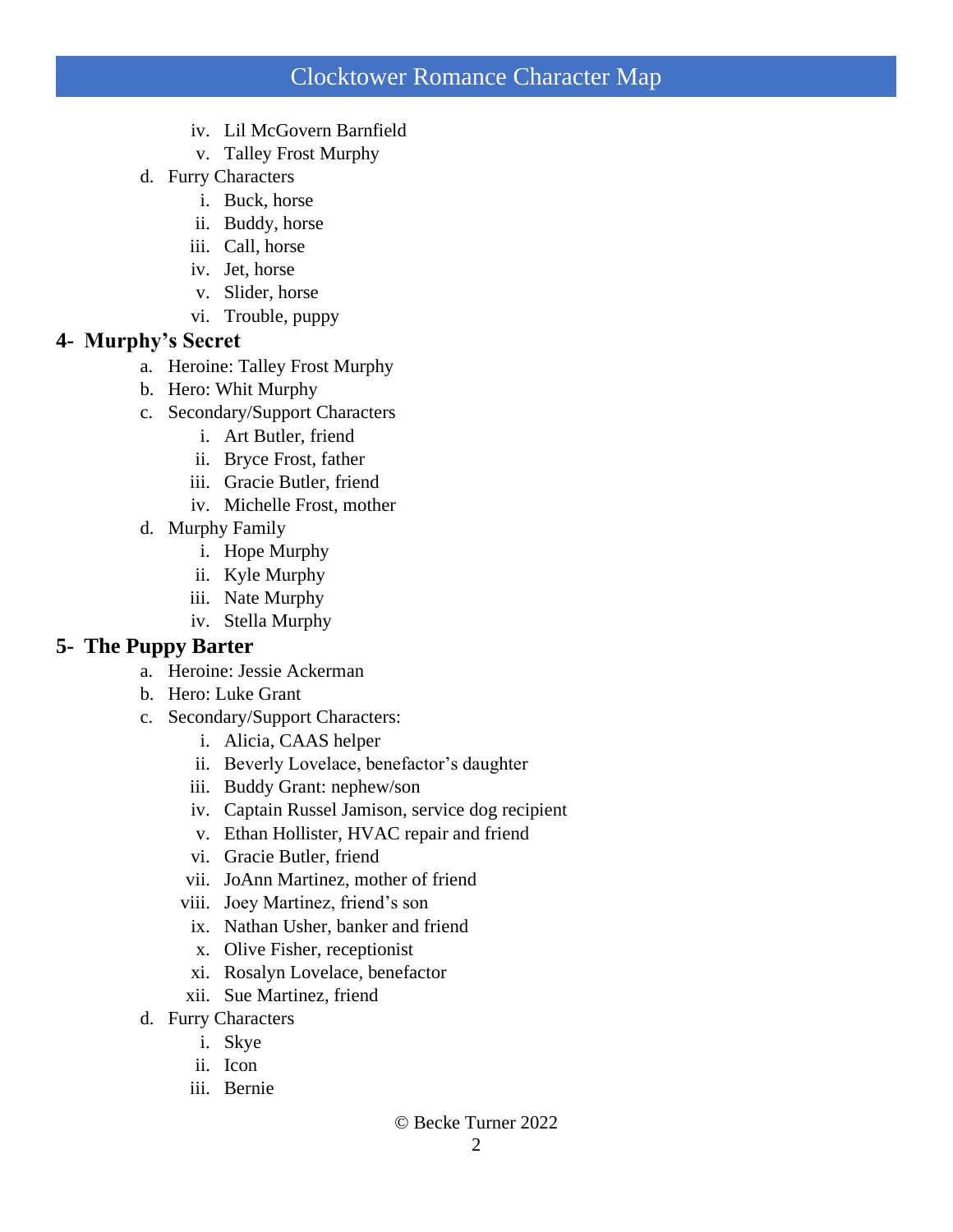- iv. Sasha
- v. Angel
- vi. Poppet
- vii. Molly
- viii. Sadie
- ix. Maggie
- e. Murphy Family
	- **i.** Stella Murphy

## **6- Murphy's Cinderella**

- a. Heroine: Dana Graham
- b. Hero: Kyle Murphy
- c. Secondary/Support Characters
	- i. Bandit, Sam's pet
	- ii. Ben Harris, patient
	- iii. Carly Harris, patient's granddaughter
	- iv. Catherine Anderson, aunt
	- v. George Graham, father
	- vi. Lynne, oncology unit admin.
	- vii. Mark Harris, patient's father
	- viii. Paula, BFF, and oncology unit manager
	- ix. Samantha (Sam) Graham, daughter
- d. Murphy Family
	- i. Ava Murphy,
	- ii. Hope Murphy
	- iii. Nate Murphy
	- iv. Talley Frost Murphy
	- v. Whit Murphy

## **7- Murphy's Choice**

- a. Heroine: Chastity (Chaz) Gaetti
- b. Hero: Nate Murphy
- c. Secondary/Support Characters
	- i. Bill Cline,
	- ii. Buddy Grant, Jessie and Luke's son
	- iii. Carly
	- iv. Delmer Ash, friend
	- v. Elmer Ash, friend
	- vi. Frank Barrett, restaurant buyer
	- vii. Gracie Butler, friend
	- viii. Guido Gaetti, Chaz's uncle
	- ix. Halice Larson, horse trainer
	- x. Hank Lott, sheriff
	- xi. Iris Yellen, widow

#### © Becke Turner 2022